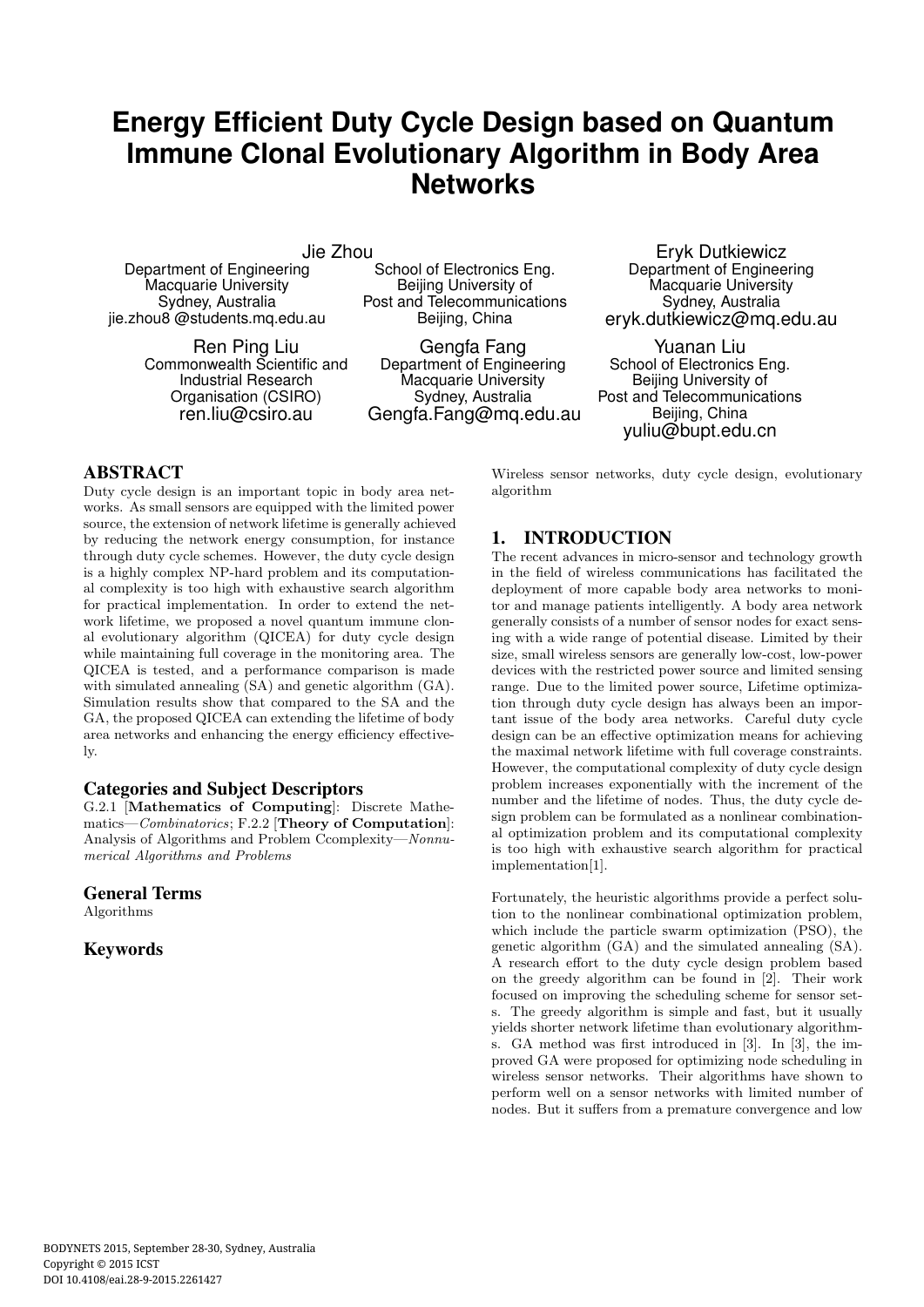convergence rate when the number of nodes is high. A duty cycle design scheme is proposed in [4] and PSO is used to solve the problem. However, in practice, it gets stuck into local optima and falls into evolutionary stagnation.

Based on the quantum theory, we proposed a quantum immune clonal evolutionary algorithm (QICEA) for duty cycle design in body area networks which can achieve a longer network lifetime while maintaining full coverage in the monitoring area. QICEA combines quantum computation and artificial immune clonal algorithm, where the elements of the antibody population are Q-bits. Simulation results show that this QICEA for duty cycle design problem in body area networks enjoys longer network lifetime compared to the conventional GA and SA method while maintaining full coverage in the monitoring area.

# 2. THE SYSTEM MODEL

This section describes the system model of the duty cycle design problem with respect to the limited sensing range, the restricted node energy, and the full coverage constraint. Cardei have used a similar model to demonstrate that the duty cycle design problem in sensor networks is NP hard[2]. In this work, a network lifetime system based on round units is employed to model the duty cycle design problem.

Consider a body area network system with *M* targets and *N* sensor nodes distributed over the monitoring area, the sensing relationship can be shown as

$$
R = \begin{bmatrix} r_{1,1} & r_{1,2} & \cdots & r_{1,M-1} & r_{1,M} \\ r_{2,1} & r_{2,2} & \cdots & r_{2,M-1} & r_{2,M} \\ \vdots & & & & & \vdots \\ r_{N-1,1} & r_{N-1,2} & \cdots & r_{N-1,M-1} & r_{N-1,M} \\ r_{N,1} & r_{N,2} & \cdots & r_{N,M-1} & r_{N,M} \end{bmatrix}
$$

$$
(r_{n,m} \in \{0,1\})
$$
 (1)

where  $r_{n,m}$  is the sensing relationship between the  $m$ -th target and *n*-th sensor , *rn,m*=1 stands for the *m*-th target is within the sensing range of the *n*-th sensor, and  $r_{n,m}=0$ otherwise.

Assume that the unit of lifetime is round and the maximum lifetime of each sensor node is *D* rounds, the duty cycle of the body area network can be represented as

$$
L = \begin{bmatrix} l_{1,1} & l_{1,2} & \cdots & l_{1,N-1} & l_{1,N} \\ l_{2,1} & l_{2,2} & \cdots & l_{2,N-1} & l_{2,N} \\ \vdots & & \vdots & & \vdots \\ l_{ND-1,1} & l_{ND-1,2} & \cdots & l_{ND-1,N-1} & l_{ND-1,N} \\ l_{ND,1} & l_{ND,2} & \cdots & l_{ND,N-1} & l_{ND,N} \end{bmatrix}
$$

$$
(l_{i,n} \in \{0,1\})
$$
 (2)

where  $l_{i,n} = 1$  represent the *n*-th sensor is in active mode in round *i*, and  $l_{i,n} = 0$  represent the *n*-th sensor is in sleep mode in round *i*. The monitoring cycle can be formulated as the form of matrix multiplication, which can be represented

as

$$
LR = \begin{bmatrix} \sum_{n=1}^{N} l_{1,n}r_{n,1} & \cdots & \sum_{n=1}^{N} l_{1,n}r_{n,M} \\ \vdots & \sum_{n=1}^{N} l_{i,n}r_{n,m} & \vdots \\ \sum_{n=1}^{N} l_{ND,n}r_{n,1} & \cdots & \sum_{n=1}^{N} l_{ND,n}r_{n,M} \end{bmatrix}
$$
(3)

where  $\sum_{n=1}^{N} l_{i,n} r_{n,m} > 0$  represent the *m*-th target is monitored by at least one sensor in round *i*, and  $\sum_{n=1}^{N} l_{i,n} r_{n,m} = 0$ otherwise. In order to maintain full coverage in the monitoring area in the *i*-th round, all elements in *i*-th row must be positive. Thus, from top to bottom, if all elements from row 1 to row *i* is positive, the network lifetime is longer than *i* round. So the system model of the duty cycle design problem can be represented as

Objective:

$$
f(L) = row\_zero(LR) - 1
$$
\n(4)

Subject to:

$$
\sum_{i=1}^{ND} l_{i,n} \le D, n = 1...N
$$
 (5)

where  $row\_zero$  is the row number for the first zero element that from top to bottom in matrix *LR*. The constraint *ND*∑  $\sum_{i=1}^{n} l_{i,n} \leq D, n = 1...N$  represent that the maximum lifetime of each sensor node is *D* rounds.

From the system model, we can see that the number of possible duty cycle combination increases exponentially with the sensor number and the maximum lifetime of nodes. So QICEA is proposed to solve this problem.

# 3. ENERGY EFFICIENT DUTY CYCLE DE-SIGN BASED ON QICEA

Based on the quantum and the clonal selection theory, we introduced a QICEA to enhance the performance of traditional evolutionary algorithms. Compared with the traditional iterative optimization methods, QICEA with quantum bit representation can explore the search space with a linear superposition of states. The key steps of QICEA include antibody encoding, initial antibody generation, affinity calculation, antibody selection and clonal mutation operation, etc.

#### 3.1 Antibody Encoding

In QICEA, a Q-bit is a kind of probabilistic representation. It can be in the basis state  $|0\rangle$ , in the basis state  $|1\rangle$ , or in any superposition of the two states. As the quantum bit can represent a linear superposition of all possible solutions, its population diversity is higher than other representation. It can be defined as

$$
|\psi\rangle = \alpha |0\rangle + \beta |1\rangle \tag{6}
$$

where  $\alpha$  and  $\beta$  denote the probability amplitudes of the  $|0\rangle$ state and the *|*1*⟩* state, which satisfying

$$
|\alpha|^2 + |\beta|^2 = 1 \tag{7}
$$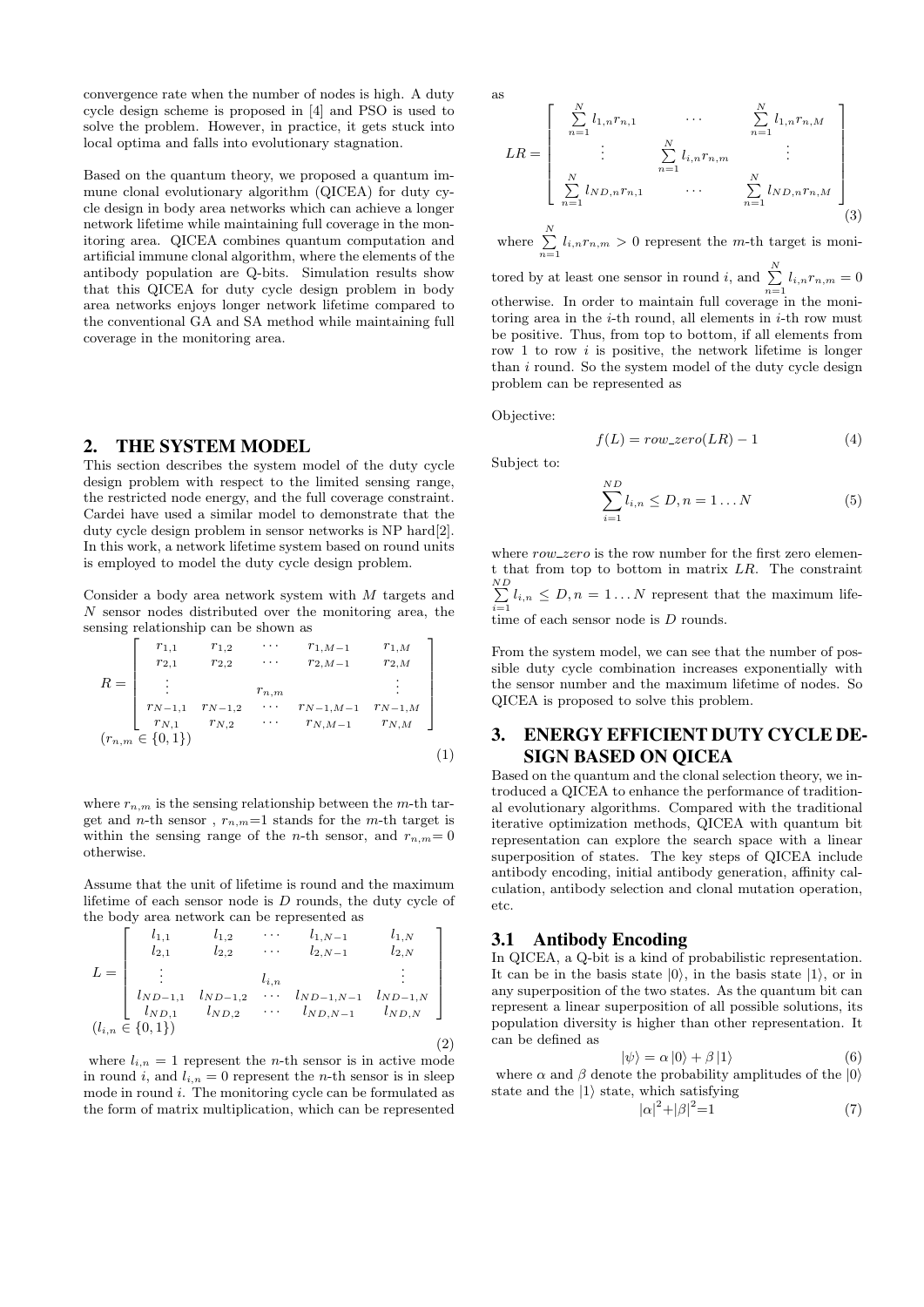$|\alpha|^2$  and  $|\beta|^2$  are the probability that specify the probability amplitudes of  $|0\rangle$  state and the  $|1\rangle$  state.

A quantum antibody, which is a form of the probabilities of states, is a Sine and Cosine representation of all binary solution states and is more straightforward than traditional Q-bits representation. A quantum antibody with *N* sensors and maximum lifetime of *ND* rounds can be represented as

$$
Y = \left[ \left| \begin{array}{c} \cos(\theta_{1,1}) \\ \sin(\theta_{1,1}) \end{array} \right| \left| \begin{array}{c} \cos(\theta_{1,2}) \\ \sin(\theta_{1,2}) \end{array} \right| \left| \begin{array}{c} \cdots \\ \cdots \end{array} \right| \left| \begin{array}{c} \cos(\theta_{ND,N}) \\ \sin(\theta_{ND,N}) \end{array} \right| \right] \tag{8}
$$

where the  $\theta$  give the probabilities that the quantum bit exists in states  $|0\rangle$  and  $|1\rangle$  respectively, which must satisfy

$$
\begin{cases} \cos^2(\theta) = |\alpha|^2\\ \sin^2(\theta) = |\beta|^2 \end{cases}
$$
 (9)

#### 3.2 Initial Antibody Generation

In QICEA, all the angles of quantum antibody are initialized with the Chebyshev map, which can be represented as

$$
\theta_j = 2\pi \times |\chi_j| \tag{10}
$$

where  $\chi_j \in (-1, 1)$  is the Chebyshev chaotic random number, which can be generated as

$$
\chi_{j+1} = \cos(\phi \arccos \chi_j) \tag{11}
$$

where  $\phi \geq 2$  is a constant parameter. It means that all possible angles appear with a random probability at the beginning.

#### 3.3 Affinity Calculation

For the duty cycle design problem, the quantum antibody should be converted to a binary solution for evaluation.

$$
p_{i,n} = \begin{cases} 0 & random[0,1] \le \cos^2(\theta_{i,n}) \\ 1 & random[0,1] > \cos^2(\theta_{i,n}) \end{cases} \tag{12}
$$

The binary result is calculated for the affinity with formula (4). When the binary solution do not satisfy the constraint (5), we need to reduce the number of working rounds via change some 1 to 0 for the corresponding node in binary solution.

# 3.4 Antibody Selection and Clonal Mutation **Operation**

Unlike the general QEA, a clonal selection is applied in QICEA to determine the antibody with the highest affinity. We assume there are *S* antibodies in the population. First all antibodies are ranked in decreasing order of affinity. Then the first *r* antibodies with higher affinity are selected for cloning. The number of clone copies can be represented as

$$
Z_k = \left\lceil \frac{\rho S}{k} \right\rceil \tag{13}
$$

where  $Z_k$  is the number of copies that cloned by the  $k$ -th antibody,  $\lceil \cdot \rceil$  is ceil rounding operation and  $\rho$  is a multiplying factor that is chosen empirically. In order to enlarge the population size, the total number of cloned antibody *Num* must satisfy

$$
Num = \sum_{q=1}^{r} Z_k \ge S \tag{14}
$$

Then the clonal mutation is performed on the cloned antibody population with a quantum gate. In QICEA, the state of *Num* quantum antibodies can be randomly converted by the a rotation gate, which can be represented as  $\sqrt{ }$ 

$$
\begin{array}{l}\n\cos(\theta_{i,n} + \Delta \theta_j) \\
\sin(\theta_{i,n} + \Delta \theta_j) \\
\cos(\Delta \theta_j) - \sin(\Delta \theta_j)\n\end{array} =\n\begin{bmatrix}\n\cos \theta_{i,n} \\
\sin(\Delta \theta_j)\n\end{bmatrix}\n\begin{bmatrix}\n\cos \theta_{i,n} \\
\sin \theta_{i,n}\n\end{bmatrix}
$$
\n(15)

where  $\Delta\theta_i$  is a random rotation angle for the  $(i, n)$  angle in mutation operation. In order to ensure randomness of  $\Delta\theta_i$ , we use the Logistic map to generate  $\Delta\theta_i$ , which can be represented as

$$
\Delta \theta_j = \lambda (2x_{j+1} - 1) \tag{16}
$$

where  $\lambda$  is a constant parameter that control the rotation angle,  $x_{j+1}$  is generated by the Logistic map, which can be represented as

$$
x_{j+1} = \mu x_j (1 - x_j), \ \ j = 0, 1, 2, \cdots, ND \times N \tag{17}
$$

where  $\mu = 4$  is a constant parameter of the Logistic map. We use a quantum NOT gate to update the quantum antibody with a small probability, which can be represented as

$$
\begin{bmatrix} 0 & 1 \\ 1 & 0 \end{bmatrix} \begin{bmatrix} \cos \theta_i \\ \sin \theta_i \end{bmatrix} = \begin{bmatrix} \sin \theta_i \\ \cos \theta_i \end{bmatrix}
$$
 (18)

We can see that probability amplitude of *|*0*⟩* state and *|*1*⟩* state exchanged. After the clonal mutation operation, the QICEA select *S − r* antibodies from *Num* quantum antibodies. The combination of these  $S - r$  antibodies and the original *r* antibodies will form a new population with *S* antibodies.

#### 3.5 Basic Steps

 $\overline{ }$ 

The basic steps of QICEA for energy efficient duty cycle design are described in Algorithm 1:

**Algorithm 1** The QICEA based energy efficient duty cycle design

#### 1: **Begin**

- 2: Generate the initial antibodies
- 3: Quantum state observation for the initial antibodies
- 4: Evaluate the affinity for the initial antibodies
- 5: **while** Algorithm has not reached designated iterations **do**
- 6: Antibody selection
- 7: Clonal mutation
- 8: Quantum state observation for the antibodies
- 9: Evaluate the affinity for the antibodies
- 10: Form a new population with high-affinity antibodies
- 11: **end while**
- 12: Output the antibody with highest affinity
- 13: **End**

# 4. SIMULATION RESULTS AND DISCUS-SION

In this section, the proposed QICEA is tested with different sensors and targets deployments for the energy efficient duty cycle design problem. The monitoring area is set to 1*.*5*×*1*.*5m, and the sensor nodes and targets are distributed randomly in it. The sensing radius for each sensor is 0.9m and the maximum lifetime of each sensor node is 10 rounds. In QICEA, the number of antibodies is 40. Comparisons are made with GA and SA. In GA, we set the chromosome number is 40, the crossover probability to 0.9, the generation gap to 0.9, the mutation probability to 0.05. In SA, the